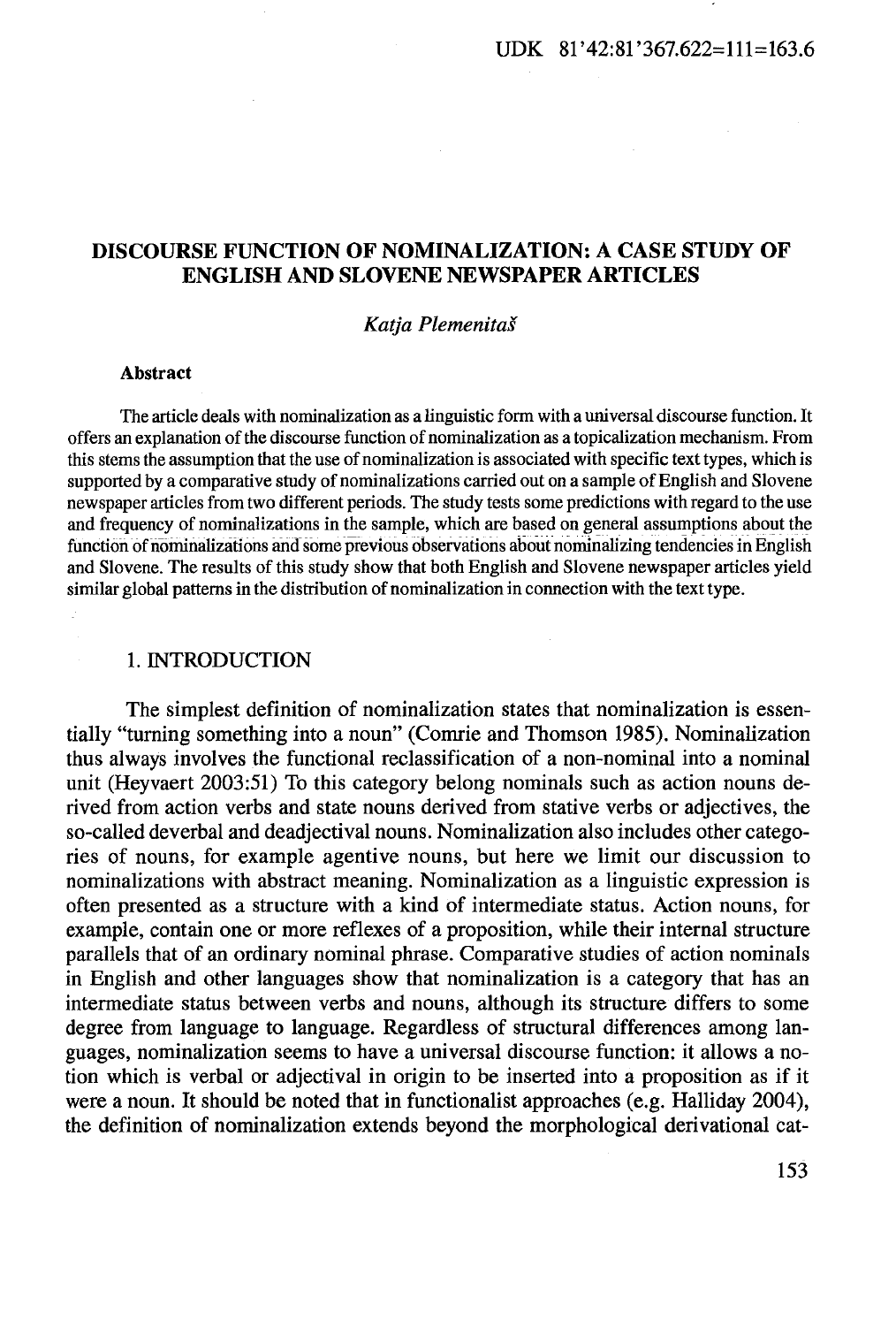egorization. Rather, nominalization is considered as a part of a wider phenomenon called grammatical metaphor, i.e. a phenomenon created through untypical selections following through from the semantics to the phonology. For example, semantic representations of people, places and things are typically realized by verbs; actions by nouns; quality by adjectives; logical relations by conjunctions and so on. Nominalization thus makes it possible for meanings which are typically realized by verbs or adjectives to occupy prototypical nominal position of subject, direct object and indirect object.

# 2. NOMINALIZATION AND DISCOURSE

In the last twenty years, pragmatically oriented studies of discourse genres have increasingly stressed the role of nominalization in written language. However, the importance of nominalization for linguistic studies was first recognized by linguists working in the generative tradition, as it provided many insights which proved to be important for the development of transformational-generative theory itself (Milojevic-Sheppard 1980: 24). The interest of generative linguistics was primarily in nominalization as a structural phenomenon. In those studies, nominalization was used as a perfect example for illustrating the construct of 'transformation'. However, as Haeyvert (2003: 53) notes, often such relationships of agnation have not been interpreted with regard to the *semantics* of the nominalized constructions in question, and have concentrated more on formal characteristics.

As opposed to generative approaches, functionalists in general concentrate more on the semantic and pragmatic import of nominalized structures. In a recent approach to the categorization and explanation of nominalizations from a cognitive-functional point of view, Heyvaert (2003:52) argues for a multifunctional account of the semantics of nominalization based on Halliday's three linguistic metafunctions, that is his representational, interpersonal and textual functions (e.g. Halliday 1994, 2004). Heyvaert (2003:61) claims that "only when the parallelisms between the functional organization of nominals and clauses are clear can the process of nominalization itself be elucidated and the mechanisms that lie behind specific nominalization types be identified." However, despite the fact that she takes into account all three linguistic functions in her explanations of relationships of agnation between nominalized structures and their clausal agnates, Heyvaert does not go beyond the semantic level of the structures in question.

A different perspective on nominalizations is offered by Halliday and Martin (1993), who treat abstract nominalized structures as part of a broader phenomenon called grammatical metaphor, a phenomenon which is to a large extent defined by its discoursal function. They define grammatical metaphor broadly as a marked or untypical correlation between syntactic and semantic categories, whereby nouns typically correlate with the semantic class of objects, verbs with the semantic class of actions, and adjectives with the semantic class of properties. Word classes are inextricably connected with certain pragmatic functions, a view also held by Vidovic Muha (2000:30) when she talks about the categorical properties of world classes. However, word classes can have an untypical correlation with semantic classes. In the case of nominalization, nouns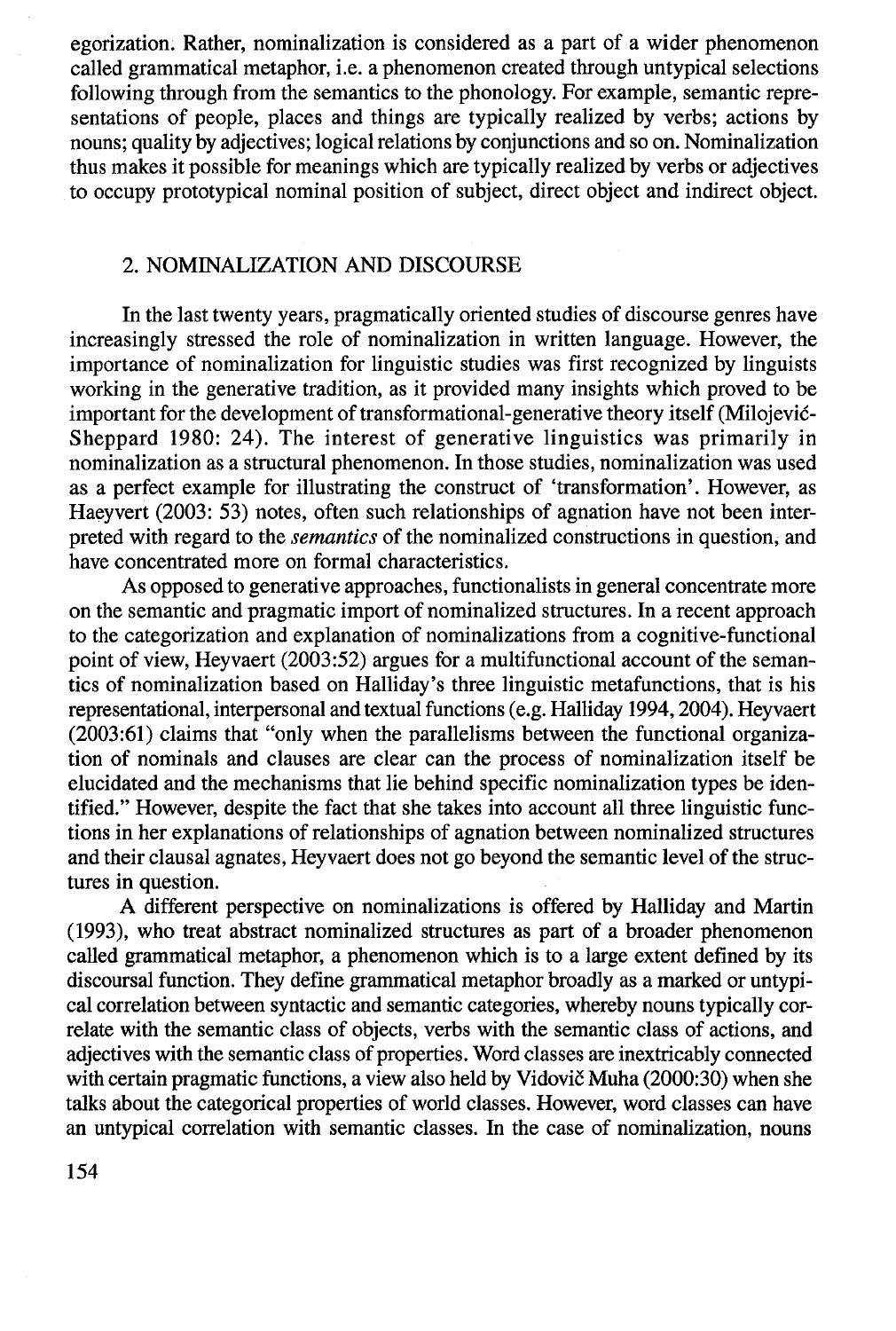mostly correlate with the semantic class of actions or properties. Nominalizing as an untypical relation between the syntactic category and semantic class thus has two important discoursal effects:" (1) packaging a complex phenomenon into a single semiotic entity, by making it one element of clause structure, so that (2) its rhetorical function -its place in the unfolding argument – its rendered fully explicit (Halliday and Martin 1993:60)." This makes it a kind of integrative device.

In his explanation of grammatical metaphor M.A.K. Halliday (Halliday and Martin 1993:12) explains these discourse functions as closely connected to the nature of written language and the rise of scientific discourse in some cultures. He claims that the language of science is the main source of the language of literacy in western society and as such has a significant impact on the development of language registers used in other spheres of life (Halliday and Martin 1993: 12-13).

While focusing on the discussion of the development of English scientific discourse, Halliday (Halliday and Martin 1993:13) recognizes that similar conclusions also apply to other European languages. The reason Halliday gives for confining his account to western science is that "it was in the west that the move from technology into science first took place" (Halliday and Martin 1993: 12). Halliday suggests that nominalization and its related features should be treated as innovations that first evolved in the context of science in ancient Greek and classical Latin, developing further from the Renaissance onwards in English and other languages of Europe, such as Italian, English; French, German and Russian (Halliday and Martin 1993:80).

When explaining nominalization as an innovation tied to a specific type of discourse, such as the discourse of science, Halliday presents its development and distribution as discourse-driven and mainly context-dependent, but at the same time seems to imply that it is a part of the typology of the European languages.

However, typological research indicates that integrative devices such as nominalization are also present in most if not all unwritten languages (e.g. Chafe 1982). In light of these observations we propose to view nominalization as a construction which is not closely tied to any particular culture, language or any one type of discourse, but suggest instead focusing primarily on the universal discourse functions which make its distribution dependent on the universal demands of discourse.

In cognitive linguistics, syntactic categories are usually ascribed certain pragmatic or cognitive properties. So the overall function of a nominal is to refer to a thing and make it "a momentary focus of attention" within the speech event (Langacker 1991 :53). Similarly Croft (1991: 108) claims that referring "creates an autonomous entity and makes it into a kind or and individual of the kind (with its attendant stereotypes and connotations)." This also makes nominalization an integrative device. Its effect is actually twofold – first it integrates the information of a clause into a single nominal element, and second, it enables this information to be promoted to the subject or object position in the clause, the positions which are used to code the primary clausal topics (Givon 1984). The heavy use of nominalization in these positions thus results in texts with a highly abstract content. Subject matter, however, does not itself entail formal complexity and marked structures, although there is a strong frequencyassociation between written discourse, formality (distance on the interpersonal level) and abstract academic topics. These topics are formally and semantically complex, so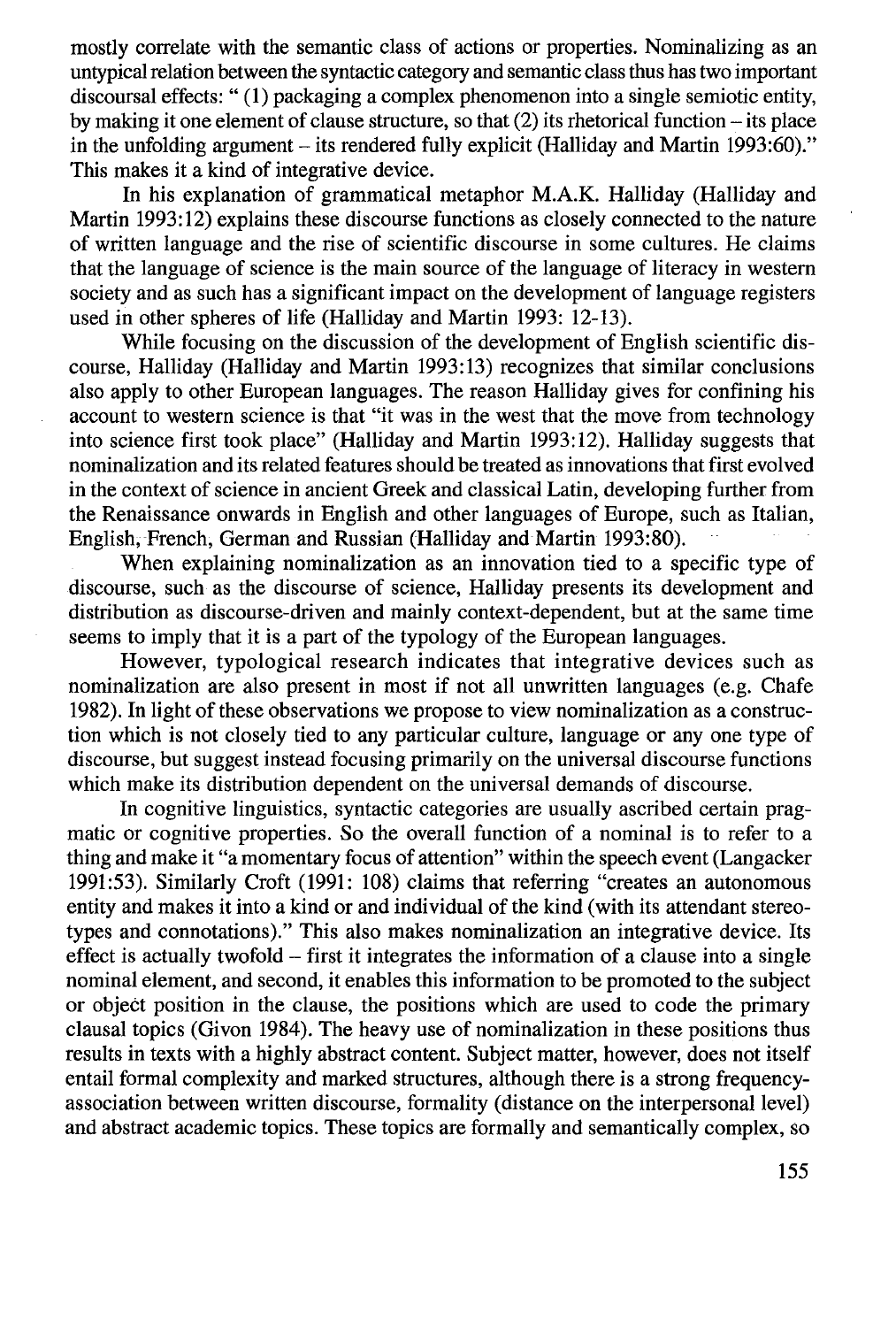they take the opportunity for planning and revising offered by written transmission. This explains the frequent use of nominalizations in written language.

Corpus studies of nominalization so far have mainly been in the context of the difference between spoken and written language as a typical feature of the integration in written style as opposed to fragmentation of spoken style (Chafe 1982, Biber 1986, Halliday 1989). Many of these studies (e.g. Chafe 1982) discuss the use of nominalization primarily with regard to the restrictions of real-time production in speech versus opportunity for extensive editing in writing. Some studies also include the cognitive explanations of nominalization as the topicalization of verbal and adjectival meanings (e.g. Biber 1986). Most of the corpus research has been carried out on texts in English, so it is not completely clear to what extent such findings are universal and how far they apply to similar text types in different languages. Studies of other European languages suggest similar tendencies in their written varieties, for example the nominalizing tendency in written German (e.g. Petrič 1994).

Biber's analysis (1986) clearly indicates three textual dimensions distinguishing written types from spoken types. The dimension which he labeled 'Abstract vs. Situated Content' is marked by nominalization (along with some other features such as passives, specific conjuncts, prepositions etc.). The identification of this dimension reaffirms the cognitive view of nominalization as a referring expression and a topicalization device. As Biber (1986: 395) puts it: "Nominalizations compress the information of a clause into a single nominal element...; this again results in ... the promotion of a more abstract concept." Givon (1990: 740) holds a similar view in his discussion of topicality. He claims that topicality is actually a property of nominal participants. Givon (ibid.) says: "When whole events or states are made topical, they are almost always nominalized. That is, they are made morphologically and syntactically noun-like." Topics as nominalizations typically depend on written transmission, since writing allows for extensive editing and more time for decoding. At the same time written transmission usually also entails a higher level of formality and a greater degree of interpersonal distance between the producer and the receiver of the text. An even better understanding of the discourse function of nominalizations can be achieved through further empirical research of the textual use of nominalization in different languages

On the structural level, the comparison of English and Slovene nominalizations shows that both languages display nominalizations characterized by the genitivization of both subject and object of their sentential agnate. Some structural differences do exist. English, for example, has two types of genitives, i.e. the 's genitive and the -of genitive, the difference between which is used in action nominals to correlate with that between subject and direct object of a verb, whereas in Slovene action nominals the same difference is expressed by a possessive adjective and the adnominal genitive, for example English *the enemy's destruction of the city* versus Slovene *sovraznikovo unicenje mesta.* Slovene also lacks the gerundive nominalization which belongs to the sentential type of nominalizations (Kotptjevskaja-Tamm 2003: 726)) of the type *his drawing the picture rapidly.* 

In comparisons of English and Slovene it has been assumed that English is a more nominalized language, in other words, that it often shows an inclination to use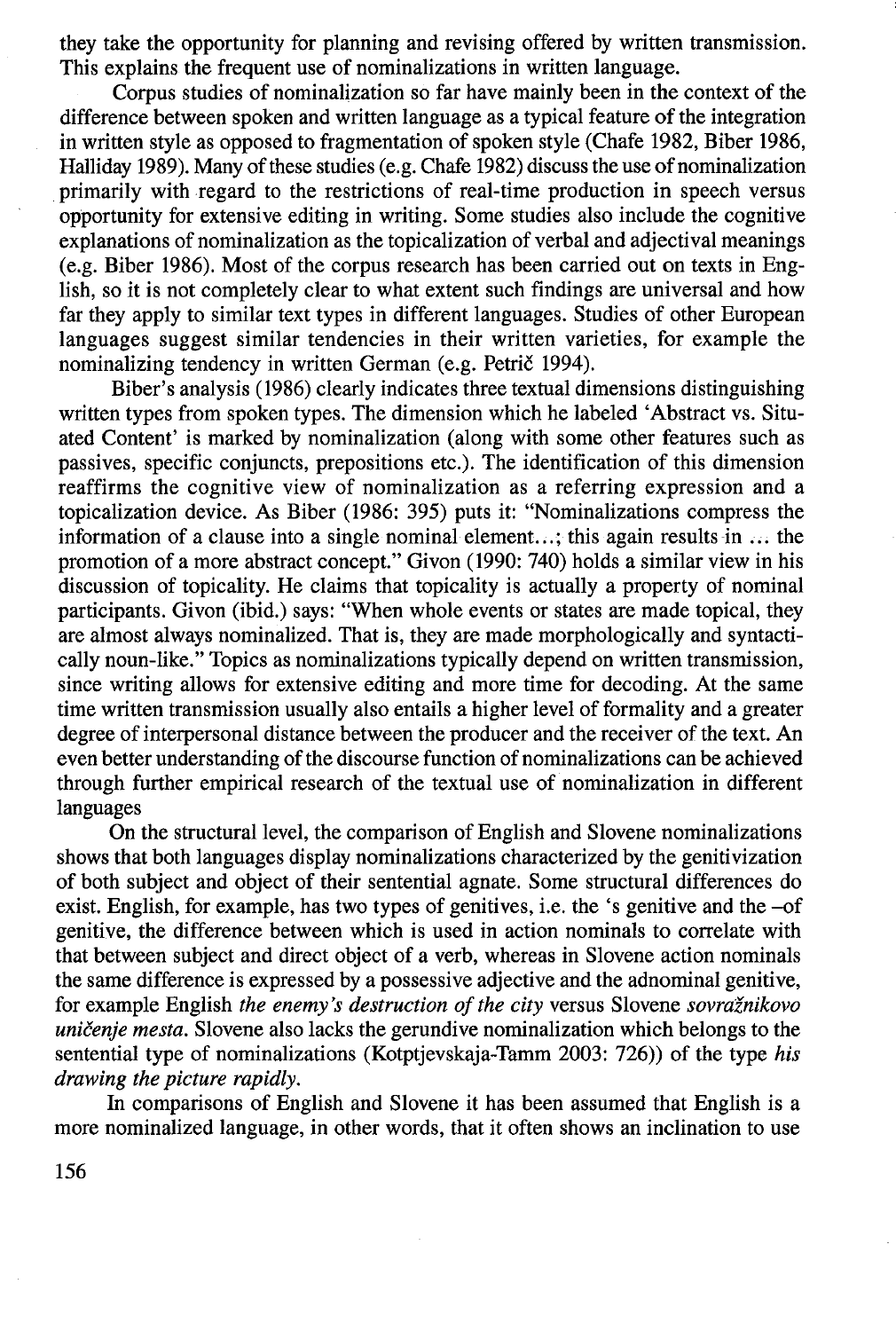abstract nouns where Slovene prefers adjectives, verbs or phrasing. Klinar (1996: 193) thus talks about a noun-oriented tendency in English in comparison with Slovene, defining it in the following way: "English shows an inclination to use nouns where Slovene prefers adjectives, verbs, or (idiomatic) phrasing." Klinar (1966) views the nominalized character of English from the perspective of the translatability of English nouns, focusing his attention on English abstract and agent nouns not directly translatable into Slovene. His discussion, however, is limited to the translatability of nouns at the level of phrases and clauses..

Empirical contrastive studies of this issue across larger corpora are still in the initial stages. In order to establish how the distribution of nominalizations in English discourse compares to that of other languages such as Slovene, which at the micro level have a less pronounced nominalization tendency, the analysis has to move away from a search for a general correlation between spoken or written register and the distribution of register-specific features. In light of the discourse function of nominalization as a topicalization or thematization of verbal and adjectival meanings, one also has to take into account the level of specific text types in specific languages. The notion of text-type in functional linguistics stands for the purpose of the text and the combination of textual variables of field (subject matter, theme), tenor (interpersonal distance, i.e. level of formality) and mode (the role of language in the speech situation, e.g. written or spoken). The distribution of nominalization, as indicated above, reflects all these three variables, and consequently the text-type. By taking this into account, we can establish a more reliable taxonomy of text types in English and show how they differ, if at all, from text types in other languages, in our particular case Slovene.

## 3. STUDY

Random observations so far have shown that- as expected - Slovene, similarly to English, uses nominalization on a massive scale in text types with a high degree of specialization and technicality, i.e. in text types with a predominantly abstract content, such as expository prose (c.f. Plemenitas 1998). Below we present an example of a more systematic comparative study focusing on the use of nominalization in English and Slovene news articles (Plemenitaš 2004). It focuses on the analysis of nominalization in a sample of English and Slovene newspaper articles. The sample consists of eight English and eight Slovene newspaper articles from two different periods, from the years 1961 and 2001 respectively, 16 articles in total.. The sample consisted of 5265 words for the English articles and of 4318 words for the Slovene articles. The articles were taken exclusively from broadsheet newspapers, the English ones from the Guardian and the Times, and the Slovene ones from Delo and Večer. The results of the analysis presented here are part of a wider investigation into the patterns of nominalization in Slovene and English newspaper discourse. The original study (Plemenitas 2004) also included a sample of newspaper arts reviews. Due to space limitation we concentrate here on the analysis of the sample of newspaper articles, comparing the two languages and the two periods in this text-type. However, in order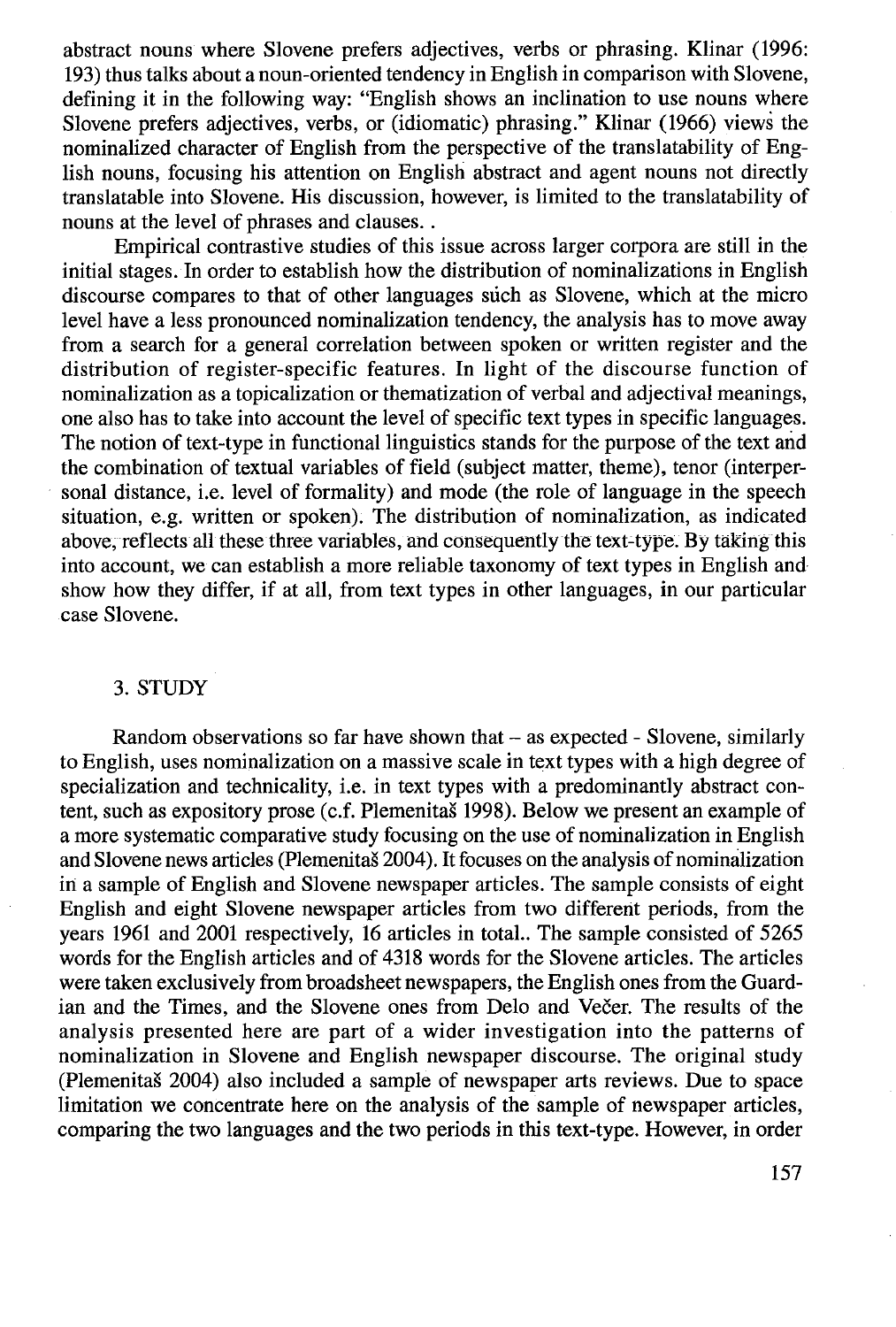to show some notable characteristics of the distribution of nominalization in newspaper articles, we also compare some of the results obtained for newspaper articles with the results obtained for newspaper arts reviews.

We present the results obtained for the distribution of nominalizations in the sample of newspaper articles with regard to their overall frequency. The distribution of nominalizations according to meaning is also considered. The category of meaning takes into account the functional organization of the agnate clauses of action and gerundive nominalizations, and the lexical semantic class of the agnate words of other nominalizations (e.g. deadjectival nominalizations with the meaning of property, different kinds of modality). The classification of clause types which are agnate to nominalizations is based on Halliday (1994:108), who distinguishes  $-$  in general lines among the processes of doing belonging to the physical world (i.e. material processes), processes of sensing belonging to the world of consciousness (mental processes of cognition, affection and perception), and processes of being belonging to the world of abstract relations (relational processes). Behavioural, verbal and existential processes are on the borderlines between these processes All these processes are included in the analysis under the category of meaning of nominalizations. It has to be noted that in this analysis nominalization is not viewed as a word-formational phenomenon alone, but also includes untypical semantic classes in typical nominal positions (e.g. circumstances as subject or direct object). The analysis does not include agentive -er nominalizatons. Lastly, the analysis also takes into account the type of formation of nominalizations and .their grammatical function (subject, object). Where necessary, the results obtained for that sample are compared with the results obtained for the sample of newspaper reviews. The results were calculated using the computer program SPSS.

## 4. RESULTS

Some of the predictions about the results of the analysis were anticipated in the form of five hypotheses (Plemenitas 2004: 62).

The first two hypotheses are based on the assumption about the connection between the text type and the use of nominalizations. They compare newspaper articles with newspaper arts reviews.

- 1) The frequency of nominalizations with the meaning of verbal processes in newspaper articles is higher than in reviews in both English and Slovene.
- 2) The frequency of nominalizatons with the meaning of property in newspaper articles is lower than in reviews in both English and Slovene.

The text type in our sample is that of newspaper news or newspaper articles. It mainly includes what Kosir (1988) calls extended news. Lord and Dahlgreen (1997: 326) describe this text type in the following way: "These articles typically report a news event and provide a discussion of its background and significance along with comments from participants, observers, and/or knowledgeable sources". It is defined here as the text type of which the main purpose is to inform the reader about an event or happening. The sample did not include editorials, which belong to a separate genre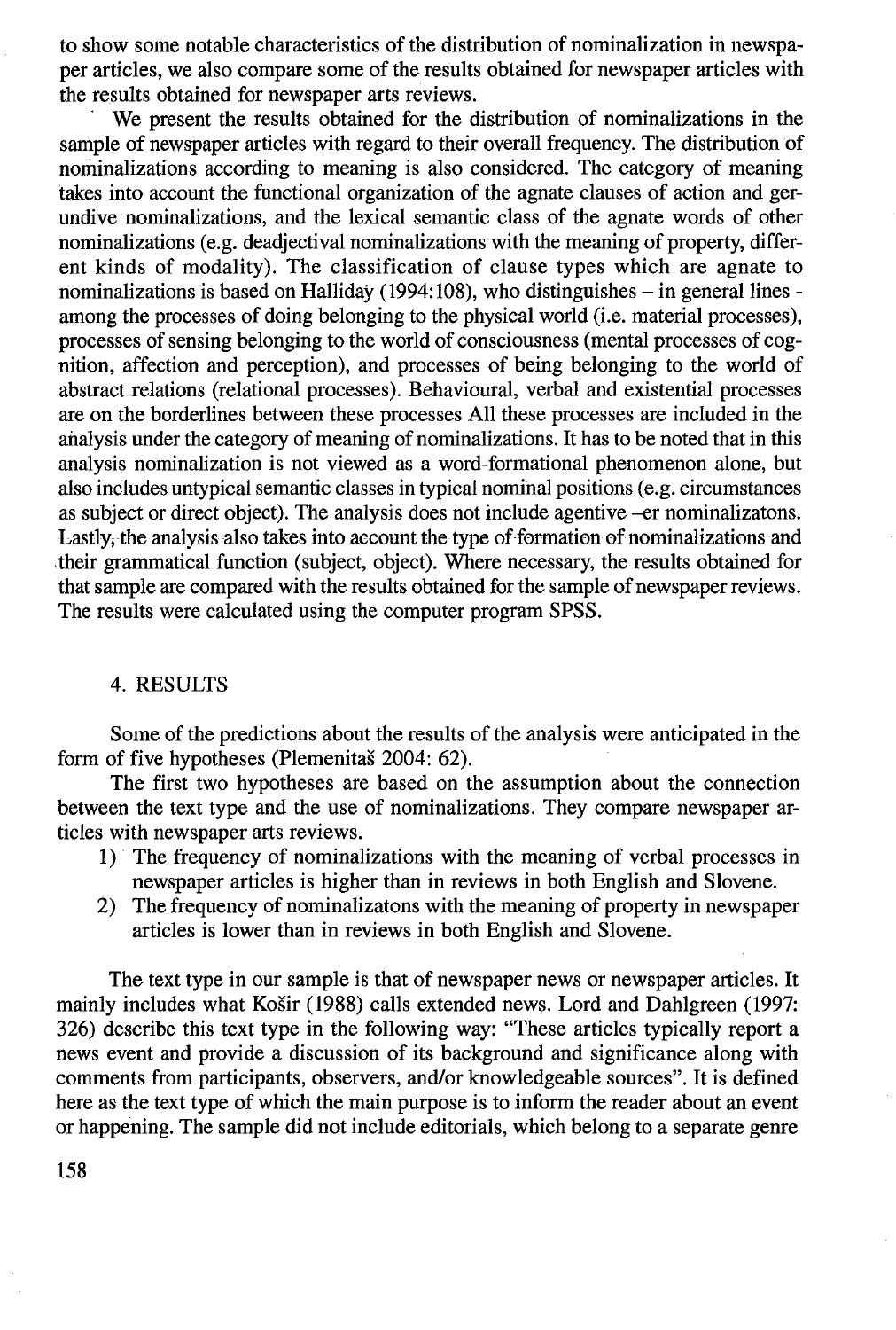of argument texts. We assumed that the feature distinguishing new articles from reviews would be a higher frequency of nominalized verbal processes, presenting comments from participants etc. as topics. At the same time we expected a lower frequency of nominalizations with the meaning of property, which would typically be made into topics in reviews as the text type of which the main purpose is to inform and convince the reader about the value of a certain work of art.

First, we present some general findings regarding the category of meaning. As Tables 1 and 2 show, the proportion of nominalizations in the category of meaning in both languages and periods yields certain patterns which we primarily associate with the text type of newspaper articles. The results show, regardless of language and period, the highest proportion of nominalizations in the category of meaning is made up of nominalizations with the meaning of material processes, followed by verbal processes and states. The second largest proportion in newspaper articles, in all the subsamples, is made up of nominalizations with the meaning of verbal processes. There is a less clear pattern with lower proportions, however there is a fairly high proportion of nominalizations with the meaning of state and mental processes. It is concluded from these results that the larger proportions of nominalization in the category of meaning depends on the field typically associated with a specific text type. We also assume that smaller proportions which do not yield any consistent pattern depend on the even more specific field of individual texts. Our findings reaffirm the assumption about the role of nominalizations in turning meanings normally associated with non-referential expressions into the topics of the text.

Below are some typical examples of nominalizations in English and Slovene newspaper articles from different categories of meaning.

Material processes

political, economic events:

English examples: *in further moves on IRA arms , without suspension. after yesterday's vote. the public support of his ministerial colleagues* 

Slovene examples: *iz spomladanske napovedi gospodarskih gibanj. po padcu nalof.b se padec izvoza. z omejevanjem napredovanja in novega zaposlovanja* 

Concrete events:

English examples: *the bewildering speed of the continuing Taliban collapse. their northern headquarters lost in heavy fighting a year ago, electrification. the reconstruction of Euston Station* 

Slovene examples: *nadaljevanje krvavih spopadov, umik civilistov, toleriranje albanskega nasilja, umor osmih pripadnikov varnostnih sil* 

Verbal processes:

speech acts (declarations, comments, talks, promises):

English examples: *appeals from Tony Blair, fighting for days against mounting criticism. the announcement that the US shed 415,0000 jobs* 

Slovene examples: *sporocilo Adulove vlade, so izrazili mnenje, ponavljali so izjave o ustanovitvi palestinske drzave, Britanski premier Tony Blair po pogovorih s*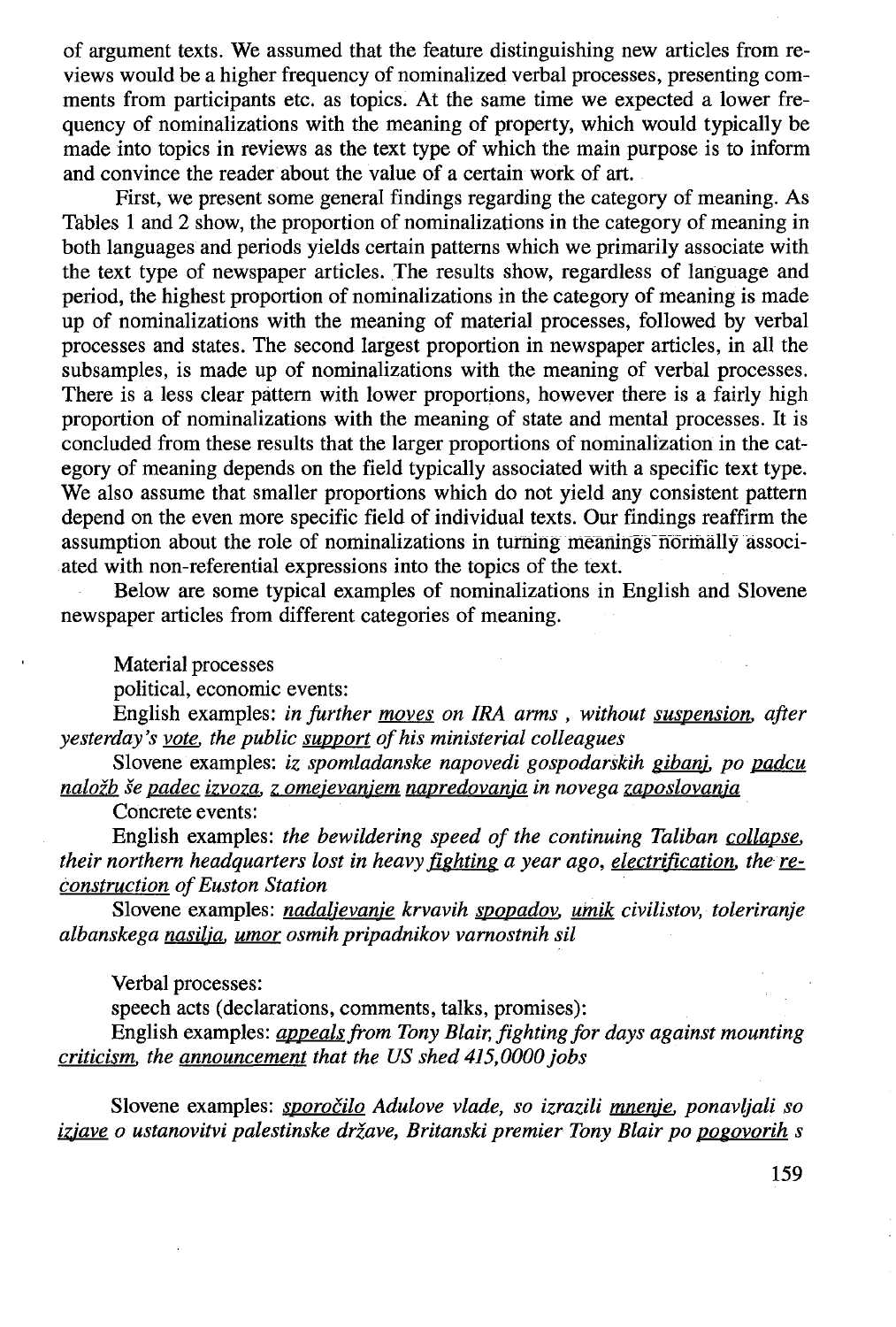# *Saronom*

information sources (reports, opinions):

English examples: *unconfirmed reports suggested,* , *it is not good news for America; according to reports from his delegation meeting today* 

(slovenscina) *se po nekaterih informacijah ... zbirajo skrajnezi, Po Kerimovem mnenju. po podatkih albanskih virov, bo po Powellovih besedah* 

### States:

English examples: *recession in America, Mcleish leaves labour in chaos, contest for the Scottish Labour leadership, railway solvency* 

Slovene examples: *varnost Makedonije, prizadevanje za mir, katanski problem. sporazum o premirju, rusenje ravnotef.ia z Moskvo* 

Mental cognitive processes:

English examples: *firmer estimates than ever before, unanimous in thinking that ... , a happier memory of their deliberation, the dilemma of whether to call assem*bly elections, a sign of faith in Republicans

Slovene examples: *nove ocene makroekonomskih dejavnikov, v pricakovanju dokoncnega sklepa, po starih zakljuckih,* 

Mental affective processes:

English examples: *the concerns of people of Scotland, absence of any disposition towards hatchet-burying, the time for repentance is now, plunging labour into turmoil. private unease* 

Slovene examples: *premierove besede o izrazanju lojalnosti albanskega prebivalstva, nasilje razsirja etnicno sovrastvo* 

Mental processes of volition:

Slovene examples: *a general desire to improve the flexibility, a comprehensive scheme with proposals for phasing the investement, no intention to leave for another party, Mr. George Brown's desire for a change* 

English examples: *ne kaze pretirane volje. da bi ZDA vztrajale na obmocju, upanje, da bojo pogajanja zela uspeh, poudarjajo svojo odlocenost, izrazpripravljenosti premiera* 

*Table 1. The English sample: proportion of nominalizations according to meaning* 

| material         | 199          | 41.5 |
|------------------|--------------|------|
| verbal           | 51           | 10.6 |
| state            | 38           | 7.9  |
| mental/cognitive | 33           | 6.9  |
| mental/affective | 32           | 6.7  |
| mental/volition  | $25^{\circ}$ | 5.2  |
| ability          | 23           | 4.8  |
| degree           | 11           | 2.3  |
| obligation       | 10           | 2.1  |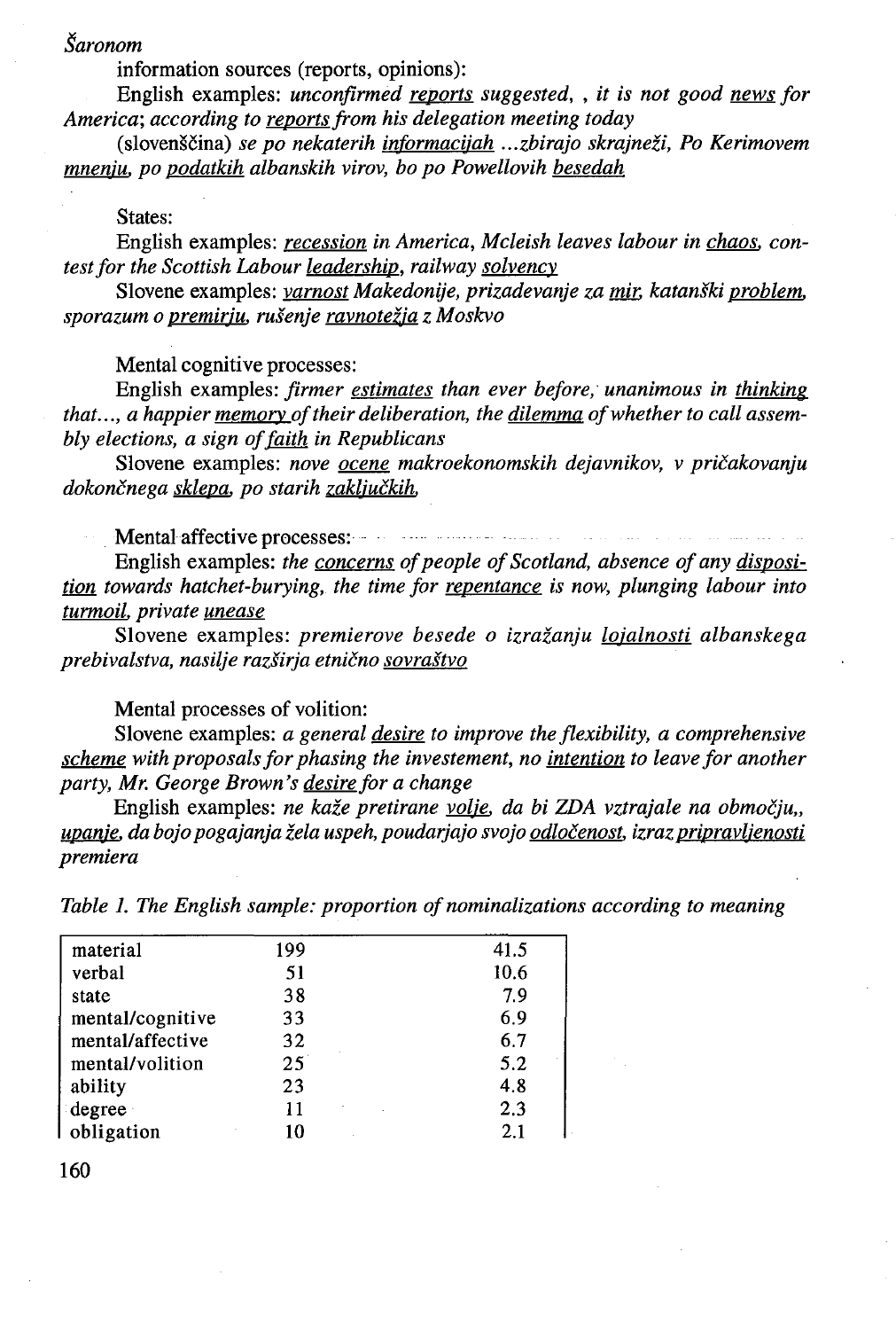| property             | 9   | 1.9 |
|----------------------|-----|-----|
| consequence          | 8   | 1.7 |
| time                 | 8   | 1.7 |
| theme                | 7   | 1.5 |
| fact                 | 5   | 1.0 |
| manner               |     | 0.8 |
| role                 | 3   | 0.6 |
| condition            | 3   | 0.6 |
| possibility          | 2   | 0.4 |
| behavioural/material | 2   | 0.4 |
| space                | 2   | 0.4 |
| behavioural/mental   | 2   | 0.4 |
| reason               | 2   | 0.4 |
| circumstance/general |     | 0.2 |
| total                | 480 | 100 |

*Table 2. The Slovene sample: proportion of nominalizations according to meaning* 

|                      | No. of occurences | %    |
|----------------------|-------------------|------|
| material             | 281               | 59.5 |
| verbal               | 73                | 15.5 |
| state                | 52                | 11.0 |
| mental/cognitive     | 10                | 2.1  |
| mental/volition      | 9                 | 1.9  |
| degree               | 6                 | 1.3  |
| fact                 | 6                 | 1.3  |
| mental/affective     | 5                 | 1.1  |
| property             | 5                 | 1.1  |
| ability              | 5                 | 1.1  |
| obligation           | 5                 | 1.1  |
| circumstance/general | 4                 | 0.8  |
| consequence          | 3                 | 0.6  |
| time                 | 2                 | 0.4  |
| theme                | 1                 | 0.2  |
| reason               | ı                 | 0.2  |
| role                 |                   | 0.2  |
| space                |                   | 0.2  |
| manner               |                   | 0.2  |
| existential          |                   | 0.2  |
| total                | 472               | 100  |

The results relating to the frequency of nominalizations in the category of meaning help to test the first two hypotheses. Tables 3, 4, 5 and 6 show the frequency index in both periods in English and Slovene newspaper articles. The obtained frequencies indexes completely agree with the hypotheses since they show that the frequency of nominalizations with the meaning of verbal processes in news is, in all the subsamples, higher in comparison with that of reviews (an average of 6.7 for news compared to an average of 2.1 for reviews).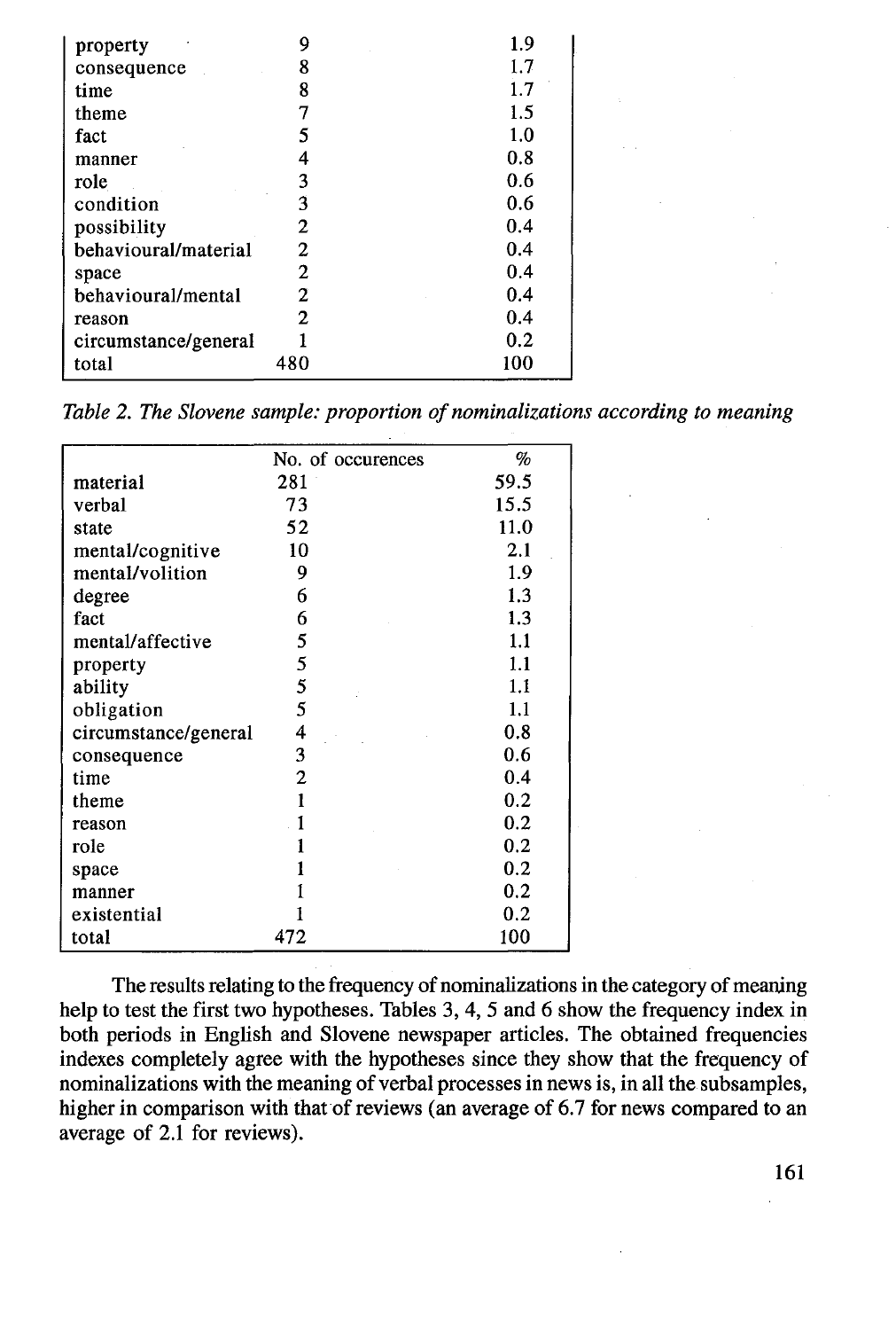At the same time the frequency of nominalizations with the meaning of property is generally lower compared to that of reviews (an average of 0.7 for news compared to an average of 10.7 for reviews).

The third hypothesis is based on the assumption that English generally has a stronger nominalized tendency than Slovene.

3) The frequency of nominalizations in Slovene newspaper articles is lower than in English newspaper articles.

However, this hypothesis is rejected. It was assumed that the text type of news as a less theoretical text type than reviews would show a weaker nominalising tendency in Slovene, however, the overall frequency of nominalizations in Slovene news is not lower than that of English news, but actually exceeds it. The comparison between news and reviews also shows that the overall frequency index is higher in news, which at the same time contrasts with the general assumption about a more nominalized character of the text type of reviews.

*Table 3. English newspaper articles 2001 – frequency index* 

total material mental circumstance verbal state modality property  $41.8$   $18.3$   $7.5$   $5.1$   $5$   $3.1$   $2.6$   $0.3$ Frequency 41.8 index

*Table 4. English newspaper articles 1961 -frequency index* 

total material mental modality verbal state circumstance property  $50.5$   $20.1$   $10.5$   $4.9$   $4.7$   $4.5$   $4.1$   $1.5$ Frequency 50.5 20.1 10.5 4.9 4.7 4.5 4.1 index

*Table 5. Slovene newspaper articles 2001 -frequency index* 

total material verbal state mental circumstances property modality  $53.6$   $34.6$   $7.4$   $4.3$   $2.9$   $2.7$   $0.8$   $0.8$ Frequency 53.6 34.6  $7.4$  4.3 2.9 2.7 index

*Table 6. Slovene newspaper articles 1961 -frequency index* 

total material verbal state mental modality circumstance property Frequency 56 29.8 9.8 8.5 2.6 3.2 1.8 0.3 index

The fourth hypothesis refers to the proportion of nominalizations according to the category of word-formation (Tables 7, 8, 9 and 10). This hypothesis is based on the previous findings which show that the development of nominalization in journalistic Slovene is directed to a more extensive use of nouns derived by morphemes other than -je, which in general stress the resultative rather than processual meaning (Žele 1996: 198), which is a step up in the development towards more nominalized expression.

4) In Slovene, the proportion of non-gerundive nominalizations in the modern period is higher in comparison with that from the past period.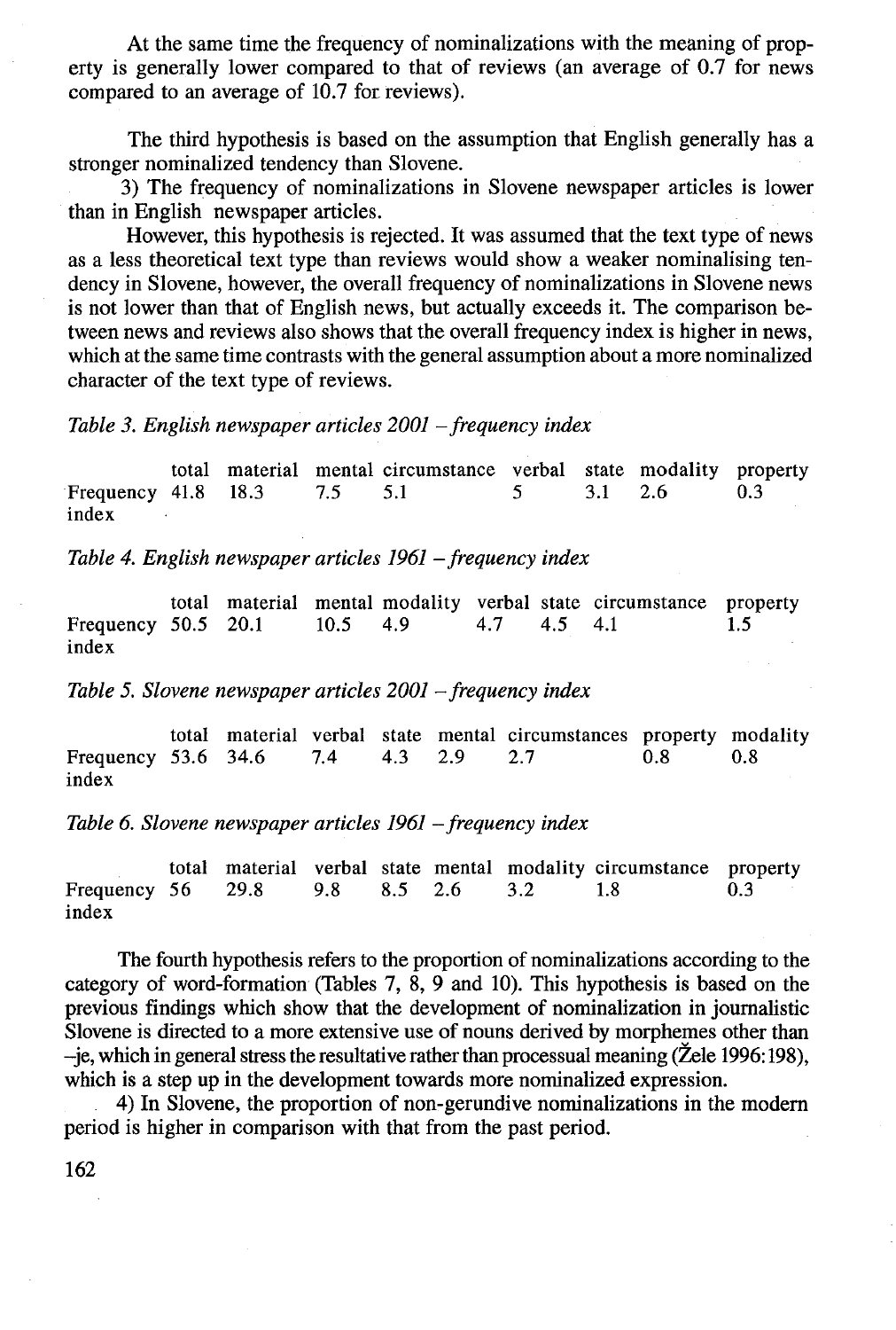The comparison of Slovene gerunds between the two periods in the sample of newspaper articles indeed shows a slight decrease in the proportion of gerunds in the modem period, which agrees with our hypothesis, whereas in English it stays the same. It is also interesting that in our sample the proportion of Slovene gerunds (nouns derived by  $-i$ e) is in general higher in comparison to the proportion of English verbal and nominal gerunds (i.e. gerundive and action nominalizations) combined.

|  |  |  |  |  |  |  |  | Table 7. English newspaper articles $2001$ – the type of word-formation |
|--|--|--|--|--|--|--|--|-------------------------------------------------------------------------|
|--|--|--|--|--|--|--|--|-------------------------------------------------------------------------|

|                          | No. of occurences | $\%$ |  |
|--------------------------|-------------------|------|--|
| deverbal conversion      | 74                | 30.5 |  |
| noun (non-derived)       | 66                | 27.2 |  |
| deverbal derivation      | 54                | 22.2 |  |
| gerundive nominalization | 16                | 6.6  |  |
| action nominalization    | 14                | 5.8  |  |
| deadjectival derivation  | 10                | 4.1  |  |
| deadjectival conversion  | 5                 | 2.1  |  |
| denominal derivation     | 2                 | 0.8  |  |
| deadverbial conversion   | 2                 | 0.8  |  |
| total                    | 243               | 100  |  |

The proportion of gerundive and action nominalizations: 12.3%

*Table 8. Slovene newspaper articles 2001 – the type of word-formation* 

|                          | No. of occurences | $\%$ |  |
|--------------------------|-------------------|------|--|
| deverbal derivation      | 72                | 27.7 |  |
| deverbal conversion      | 71                | 27.3 |  |
| gerundive nominalization | 52                | 20   |  |
| noun (non-derived)       | 44                | 16.9 |  |
| deadjectival derivation  | 20                | 7.7  |  |
| denominal derivation     |                   | 4    |  |
| total                    | - 260             | 100  |  |

The proportion of gerundive nominalizations: 20%

|  |  |  |  |  |  |  | Table 9. English newspaper articles $1961$ – the type of word-formation |
|--|--|--|--|--|--|--|-------------------------------------------------------------------------|
|--|--|--|--|--|--|--|-------------------------------------------------------------------------|

| No. of occurences        | %    |  |
|--------------------------|------|--|
| 74                       | 31.4 |  |
| 63                       | 26.7 |  |
| 63                       | 26.7 |  |
| 11                       | 4.7  |  |
| 9                        | 3.8  |  |
| Gerundive nominalization | 3    |  |
| 6                        | 2.5  |  |
| 3                        | 1.3  |  |
| 236                      | 100  |  |
|                          |      |  |

The proportion of action and gerundive nominalizations  $-12.3\%$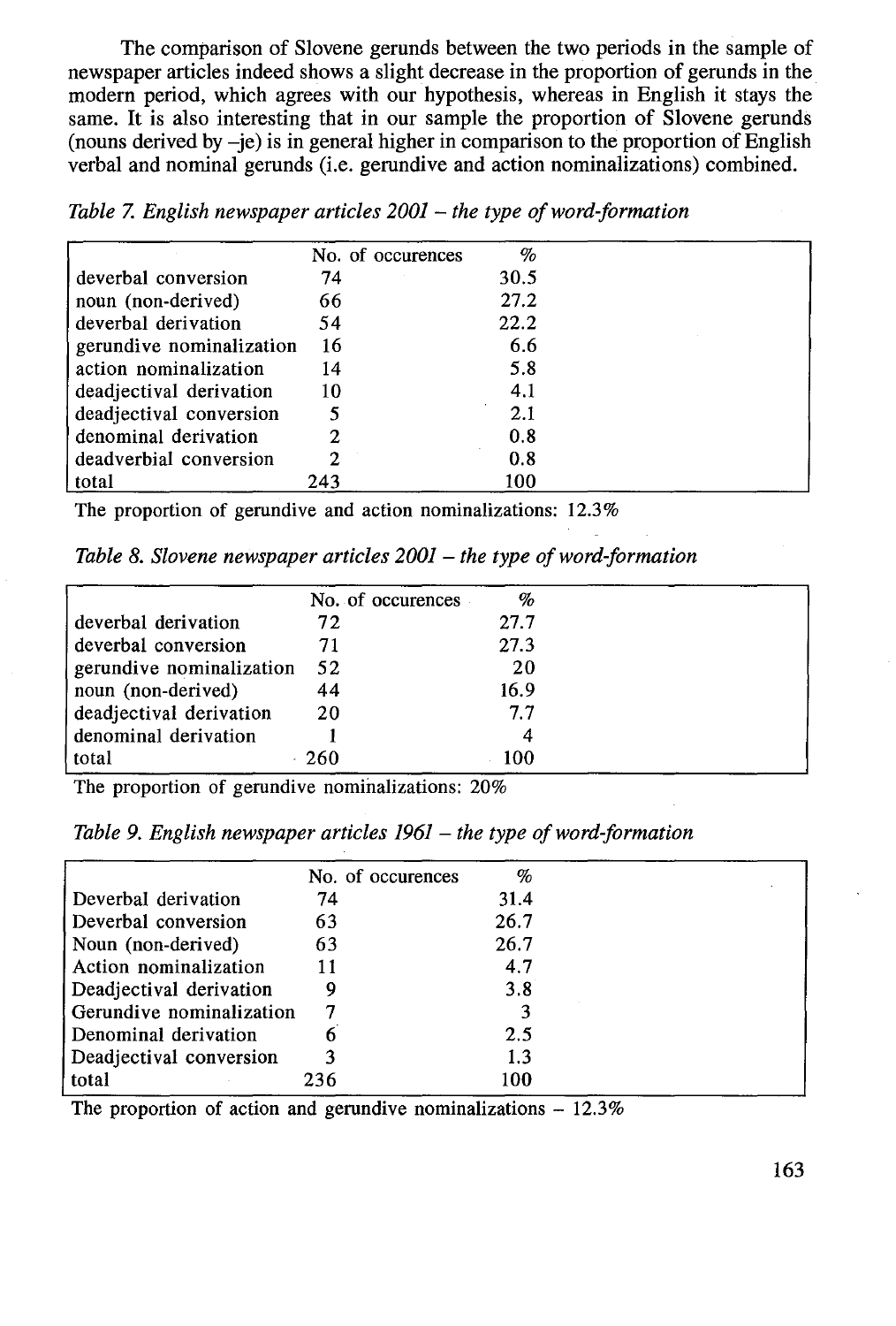|                          | No. of occurences | $\%$ |  |
|--------------------------|-------------------|------|--|
| Deverbal conversion      | 74                | 34.9 |  |
| Deverbal derivation      | 64                | 30.2 |  |
| Gerundive nominalization | 47                | 22.2 |  |
| Noun (non-derived)       | 16                | 7.5  |  |
| Deadjectival derivation  | 10                | 4.7  |  |
| Deadjectival conversion  |                   |      |  |
| total                    | 212               | 100  |  |

*Table 10. Slovene newspaper articles 1961- the type of word-formation* 

The proportion of gerundive nominalizations: 22.2%

The fifth hypothesis refers to the proportion of nominalizations with the function of subject and (direct) object. It is based on the concept of subject and object as the most important topics in the text.

5) The largest proportion of the functions of subject and direct object in the analysed sample, in both languages and periods, belongs to nominalizations which have the highest proportion in the category of meaning.

The results obtained from the sample of newspaper articles show that the functions of subject and object are occupied by the nominalizations which have the highest and the second highest proportion in the category of meaning (Tables 11, 12, 13 and 14). The highest proportion of subjects is thus made up of nominalizations with the meaning of material processes. In news, the second highest proportion of subjects consists of nominalizations with the meaning of verbal processes, whereas in reviews it is nominalizations with the meaning of property. There is a similar pattern with objects, with the exception of English news from the past period, where nominalizations with the meaning of verbal processes in the function of subject are in fourth place. This inconsistency is probably connected with specific fields of individual texts.

*Table* 11. *English newspaper articles 2001* - *subjects and objects* 

|       | verbal   |
|-------|----------|
| 44.9% | 18.4%    |
| 41.7% | $16.7\%$ |
|       | material |

*Table 12. Slovene newspaper articles 2001- subjects and objects* 

|                           | material | verbal | state |
|---------------------------|----------|--------|-------|
|                           | 78.9%    | 7.9%   |       |
| $\vert$ subject<br>object | 61.7%    | 8.5%   | 10.6% |

*Table 13. English newspaper articles1961 -subjects and objects* 

|         | material | verbal   | ability | mental/affective |
|---------|----------|----------|---------|------------------|
| subject | 36.2%    | 10.6%    |         |                  |
| object  | 29.2%    | $10.4\%$ | 16.7%   | 12.5%            |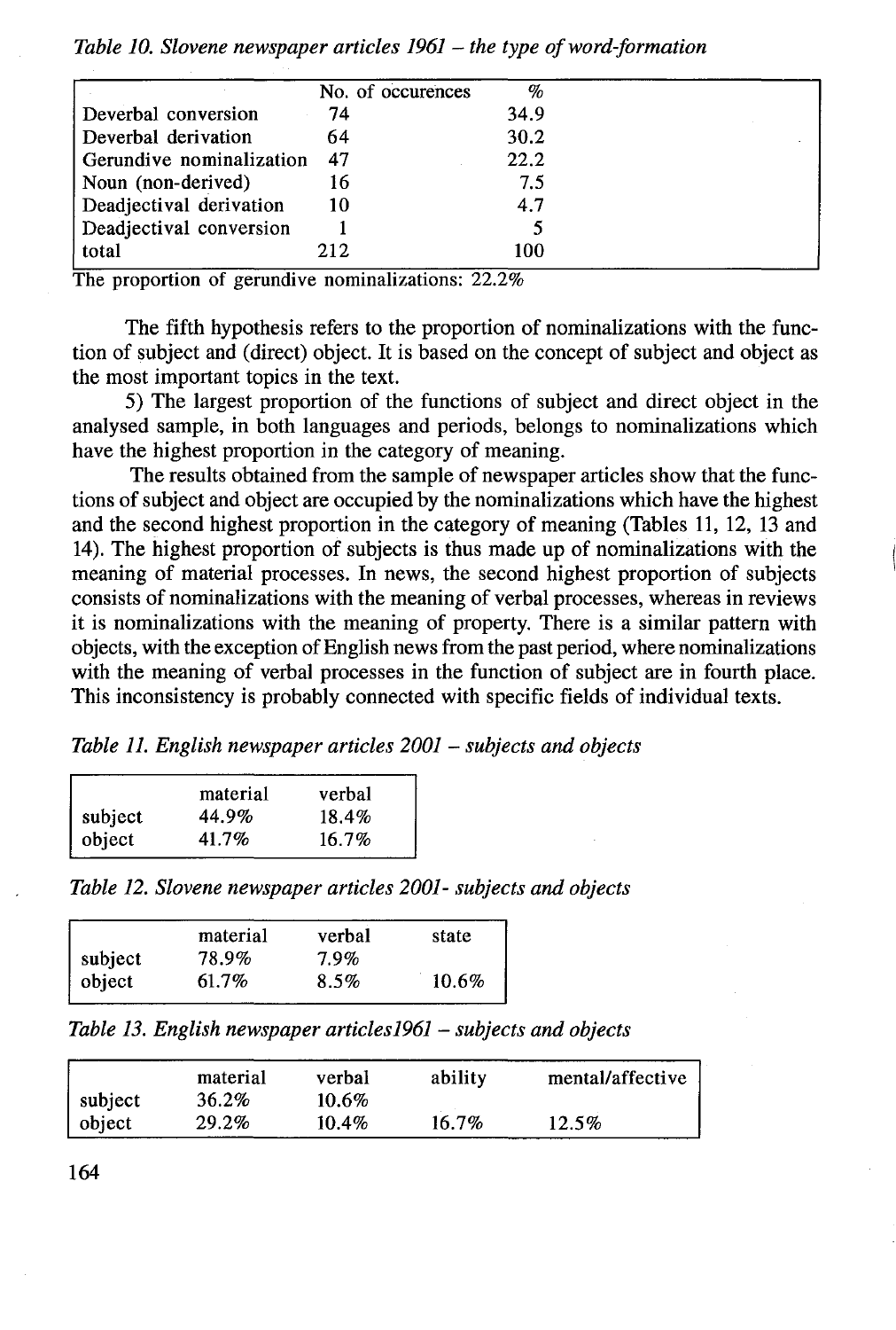Table 14. Slovene newspaper articles 1961 – subjects and objects

|         | material | verbal |
|---------|----------|--------|
| subject | 47.6%    | 28.6%  |
| object  | 37%      | 24.1%  |

#### 5. CONCLUSION

The results of this study show that both English and Slovene newspaper articles show similar global patterns in the distribution of nominalization according to the text types. This reaffirms our assumption about the relation between the use of nominalizaton and text types. We assume that this relation stems from the universal discourse function of nominalization as a topicalization device. The results of this study suggest that the global nominalising tendency in Slovene in written text types is at least as strong as in English. The contrastive differences in the degree of nominalization between English and Slovene seem to be local rather than global, restriced to typological differences which are not significantly reflected at the discourse level. There are a lot of open possibilities for further research in this area. Future investigations of this kind should include a wider variety of text types from different languages.

*University of Maribor, Slovenia* 

### WORKS CITED

- Biber, Douglas. "Spoken and Written Textual Dimensions in English: Resolving the Contradictory Findings". *Language 6212,* 1986: 384-414.
- Chafe, Wallace L. "Integration and Involvement in Speaking, Writing, and Oral Literature". In D. Tannen (ed.), *Spoken and Written language: Exploring Orality and Literacy,* Norwood/New Jersey: Ablex, 1982: 35-53.
- Comrie, Bernard and Sandra Thomson. "Lexical nominalization". In T. Shopen (ed.), *Language Typology and Syntactic Description,* vol. Ill, Cambridge: Cambridge UP, 1985: 349-398.
- Croft, William. *Syntactic Categories and Grammatical Relations.* Chicago: U of Chicago P, 1991.
- Givon, Talmy. *Syntax: A Functional-Typologicallntroduction,* vol. I. Amsterdam: J. Benjamins, 1984.
- Givon, Talmy. *Syntax: A Functional-Typologicallntroduction,* vol. 11. Amsterdam: J. Benjamins, 1990.
- Halliday, M.A.K. *Spoken and Written Language.* Oxford: Oxford UP, 1989. 2004. M.A.K.Halliday & Christian Matthiessen. *An Introduction to Functional Grammar* (3rd Edition). London: Arnold.
- Halliday, M.A.K. *An Introduction to Functional Grammar* (2"d Edition). London: Arnold, 1994.
- Halliday, M.A.K. and J.R. Martin. *Writing Science. Literacy and Discursive Power.* London/ Washington: The Falmer Press, 1993.
- Heyvaert, Liesbet. *A Cognitive-Functional Approach to Nominalization in English.* Berlin, New York: Mouton de Gruyter, 2003.
- Klinar, Stanko. "Samostalniškost angleščine v primeri s slovenščino". In Klinar (ed.), *K tehniki prevajanja iz slovenscino v angldcino,* Radovljica:Didakta, 1996:149-193.